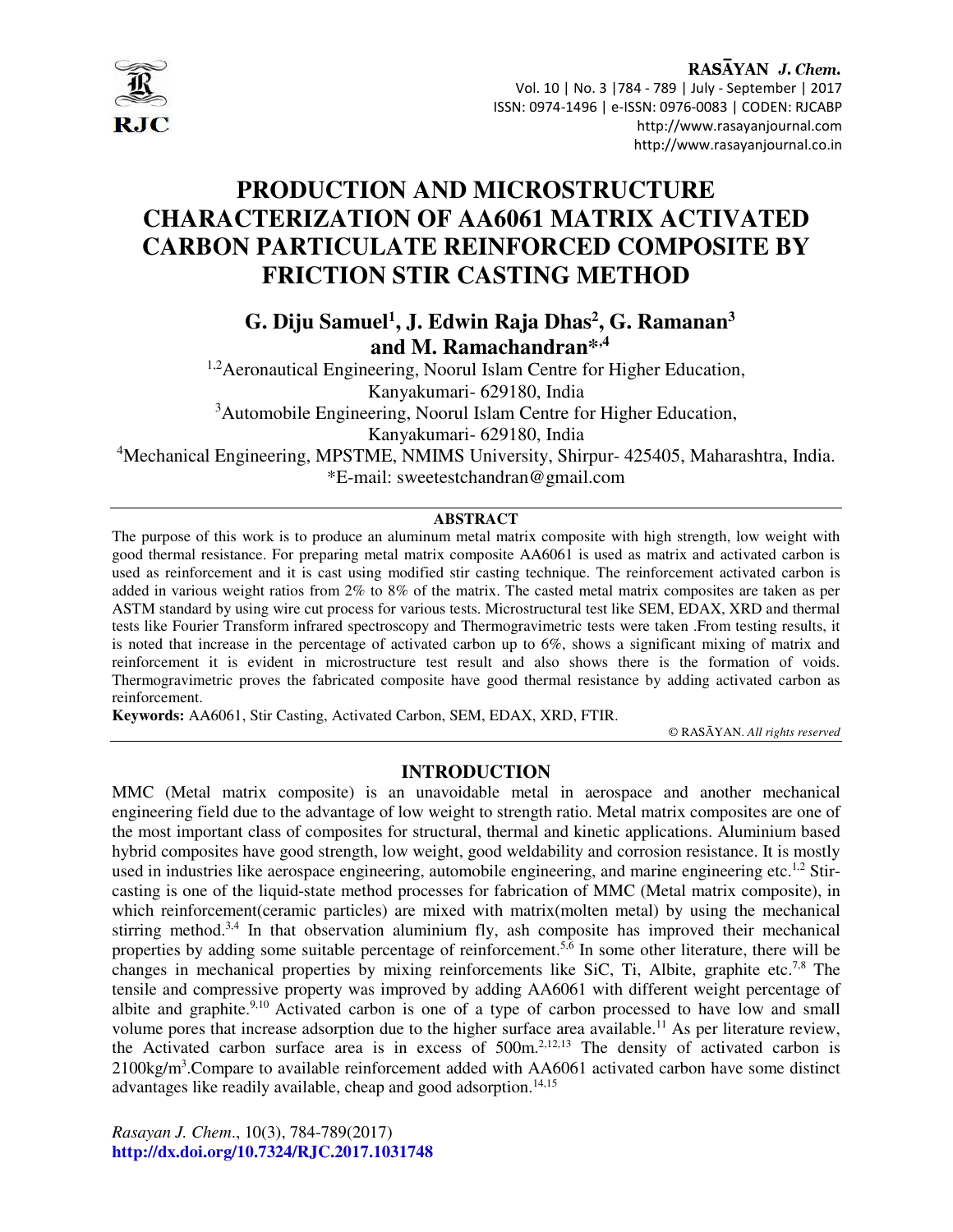# RASAYAN J. Chem.

Vol. 10 | No. 3 |784 - 789 | July - September | 2017

In the present work, an attempt has been made to fabricate AA6061/activated carbon hybrid composite.16,17 The literature on previous work in the area of AA6061 metal matrix composite there is limited work is carried out by using activated carbon as reinforcement with AA6061.18,19 So this paper mainly focuses fabrication of hybrid composite and microstructure test like SEM (Scanning Electron Microscope), EDAX (Energy Dispersive Spectroscopy) and XRD ( X- Ray Diffraction) and thermal tests like FTIR(Fourier Transform Infrared spectroscopy) and Thermogravimetric (TGA) tests were carried out.

## **EXPERIMENTAL**

The materials used to fabricate metal matrix composite are Al6061 rod and powdered activated carbon. The matrix for the composite is chosen as AA6061cylindrical rods (containing 0.4 percent Magnesium and 0.75 percent Silicon). Activated carbon in powdered form is used as reinforcement. The composition of AA 6061is shown in the Table-1. AA6061 rods of 1500g was placed in a graphite crucible and which is coated to avoid contamination and heated using a furnace. The AA6061 rods were melted at a temperature of 900°C using a furnace shown in Fig.-1. Using mechanical stirrer the molten alloy is stirred to get a fine vortex. The Preheated activated carbon powder at a temperature of 600°C for 60 minutes was then added at a steady feed rate into the molten aluminum. 1 weight % of magnesium particles were used as wetting agent. Casting carried out with different parameters is shown in Table-2. The composite is prepared by adding different weight percentage of activated carbon like 2% 4% 6% and 8%. From this experiment, it is evident there will be no proper mixing of reinforcement beyond 6% of activated carbon.



Fig.-1: Modified Stir Casting Apparatus

| Table-1: Composition of the Al6061 |             |                       |  |  |
|------------------------------------|-------------|-----------------------|--|--|
| S. No.                             | Component   | Weight                |  |  |
| 1.                                 | Magnesium   | $0.8$ to $1.2$        |  |  |
| 2.                                 | Silicon     | $0.4 \text{ to } 0.8$ |  |  |
| 3.                                 | <b>Iron</b> | up to $0.7$           |  |  |
| 4.                                 | Copper      | $0.15$ to $0.40$      |  |  |
| 5.                                 | Zinc        | up to $0.25$          |  |  |
| 6.                                 | Titanium    | up to $0.15$          |  |  |
| 7.                                 | Manganese   | up to $0.15$          |  |  |
| 8.                                 | Chromium    | $0.04$ to $0.35$      |  |  |
| 9.                                 | Others      | 0.05                  |  |  |
| 10.                                | Aluminium   | Remaining             |  |  |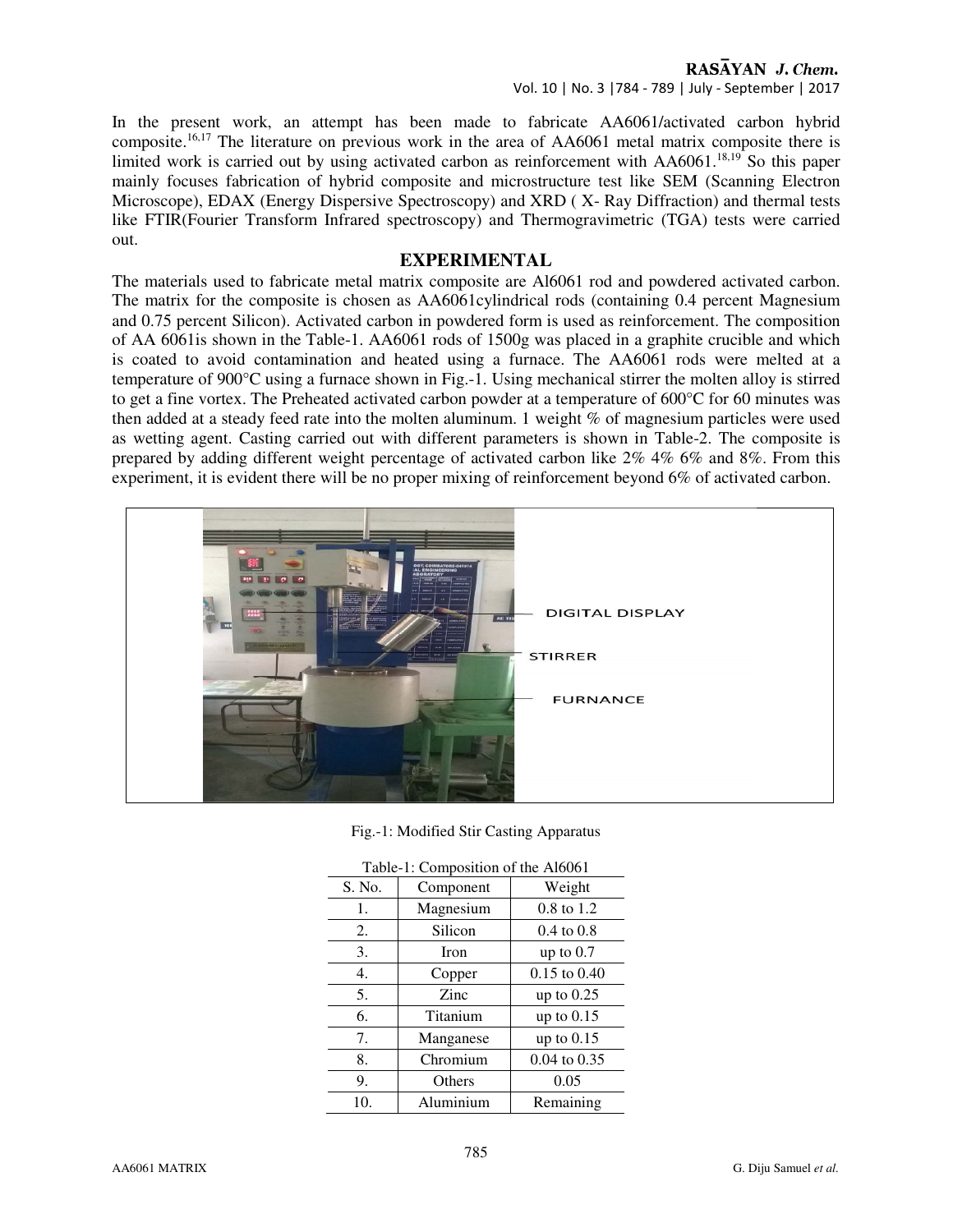| Table-2: Process Parameters |                            |            |             |  |
|-----------------------------|----------------------------|------------|-------------|--|
| S. No.                      | Parameters                 | Unit       | Value       |  |
|                             | <b>Stirring Speed</b>      | <b>RPM</b> |             |  |
|                             | <b>Furnace Temperature</b> |            | $\sigma$ 50 |  |
|                             | Stirring time              | Min        | $2 - 3$     |  |

## **RESULTS AND DISCUSSION**

A series of microstructural tests and thermal tests were carried out on the developed composites with ASTM standards.

#### **SEM Analysis**

The microstructure of dissimilar weight% of activated carbon and AA 6061 is shown in The Fig.-2a to 2c. The Figures-2a to c evidently shows Al alloy matrix with a homogeneous distribution of the activated carbon and there is no indication of cracks and porosity in castings. This is can be related to optimized process parameters employed for manufacturing of castings.



Fig.-2a: SEM image of AA6061 -2%PAC, 2b: EM image of AA6061 – 4%PAC



Fig.-2c: SEM image of  $A16061 - 6\%$  PAC

#### **EDAX (Energy Dispersive Spectroscopy) Analysis**

From Figures-3a to 3c, EDS spectrum shows both the presence of Al alloy and activated carbon in the fabricated composite. The micrograph also shows that there is no agglomeration of the aluminum and activated carbon particles in the mixture. It is verified from Figures-3a to 3c, that mechanical mixing and transfer of materials was taken place in between sliding surfaces, which leads to mechanically mixed layer formation on worn surfaces.

#### **XRD Analysis**

X- Ray Diffraction (XRD) of fabricated AA6061 and activated carbon-metal matrix composite is shown in Fig.-4. From the graph, it is verified that peaks corresponding to activated carbon and aluminium present in all materials, but the activated carbon peaks present in AA6061 composites and no reaction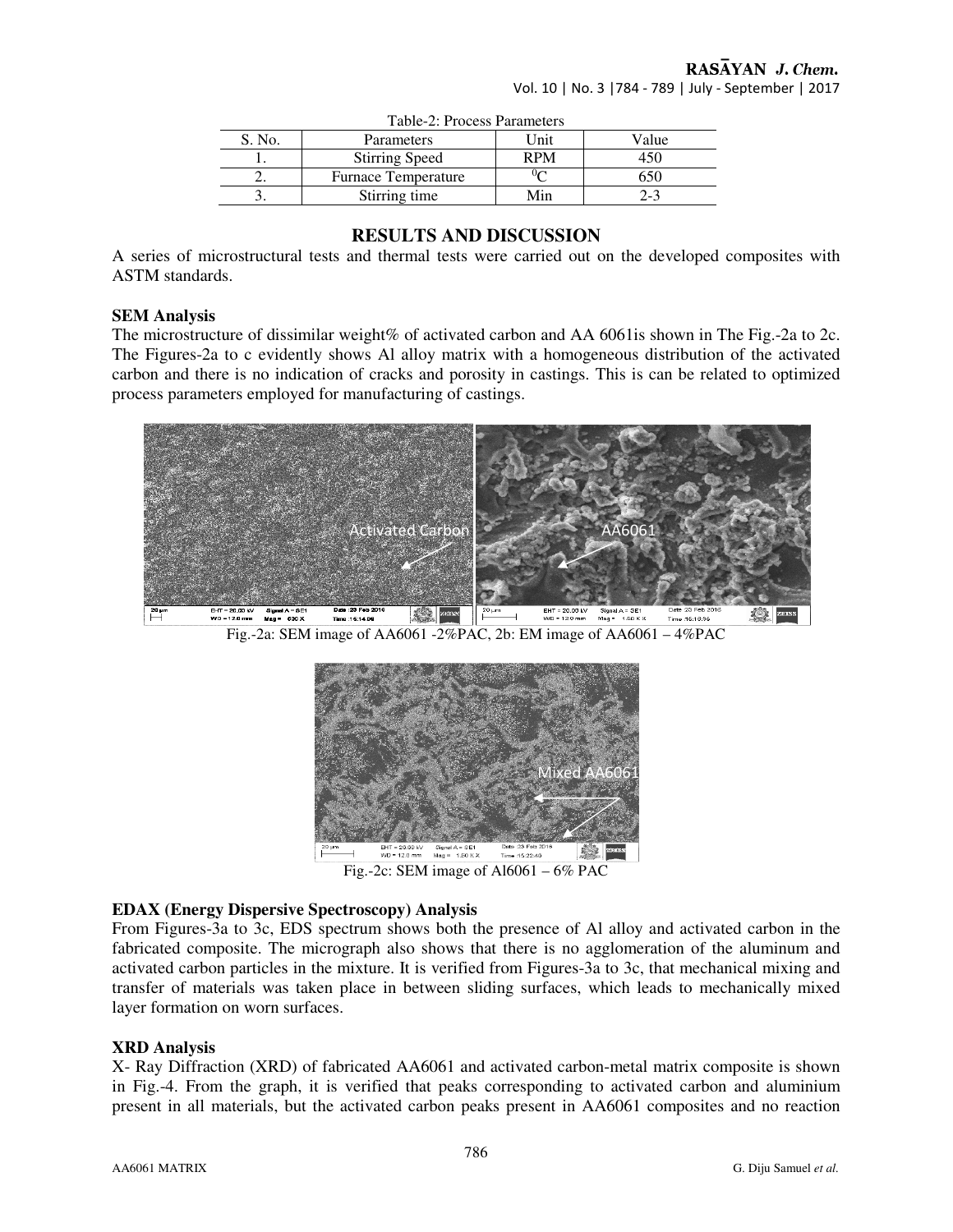Vol. 10 | No. 3 |784 - 789 | July - September | 2017

product peaks are seen which confirms there is no chemical reaction between two activated carbon and aluminium.



Fig.-3a: EDAX AA6061 – 2%PAC



Fig.-4: X-Ray Diffraction results of casted AA6061/PAC Composite

With reference to XRD peaks of composites, it is evident that intensity of peaks resultant to activated carbon is higher with more amount of activated carbon in materials. This is for Al 6061 with 6% of activated carbon which has high gross intensity. In all the three compositions XRD results show there are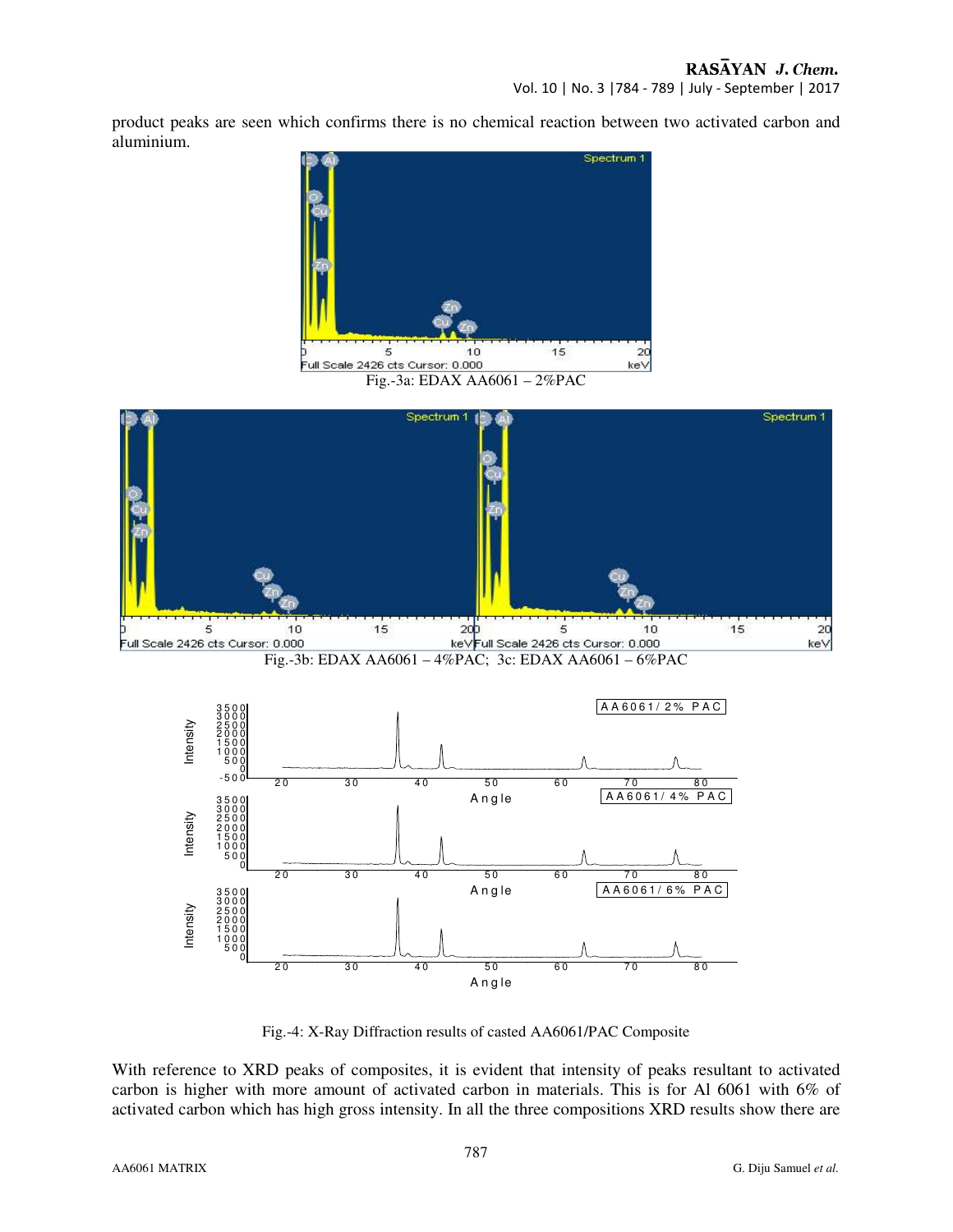RASAYAN J. Chem. Vol. 10 | No. 3 |784 - 789 | July - September | 2017

no formation other compounds. This shows that it has a good mixture**.** The results show that presence of aluminum in the largest peak and the activated carbon in the second largest peak. In this, a clearly visible activated carbon peak can be observed in the AA6061 composite. The increase in the intensity of the activated carbon peaks with the aluminum content of the composite is evident.

#### **Thermal Analysis**

## **Fourier Transform infrared spectroscopy**

Fourier Transform Infrared spectroscopy is an IR radiation is passed through the sample. By passing IR radiation will give a quick and qualitative indication about the change in the chemical structure. The spectra of AA6061/Activated carbon metal matrix composite are shown in Fig.-5. The broad adsorption band in the region around  $3100 \text{cm}^{-1}$  would be alkane residues are detected from C-H stretching and C-H deformation absorptions. C-H stretching absorption bands appear just below  $3000 \text{ cm}^{-1}$  one for symmetrical and other for asymmetrical vibrations.